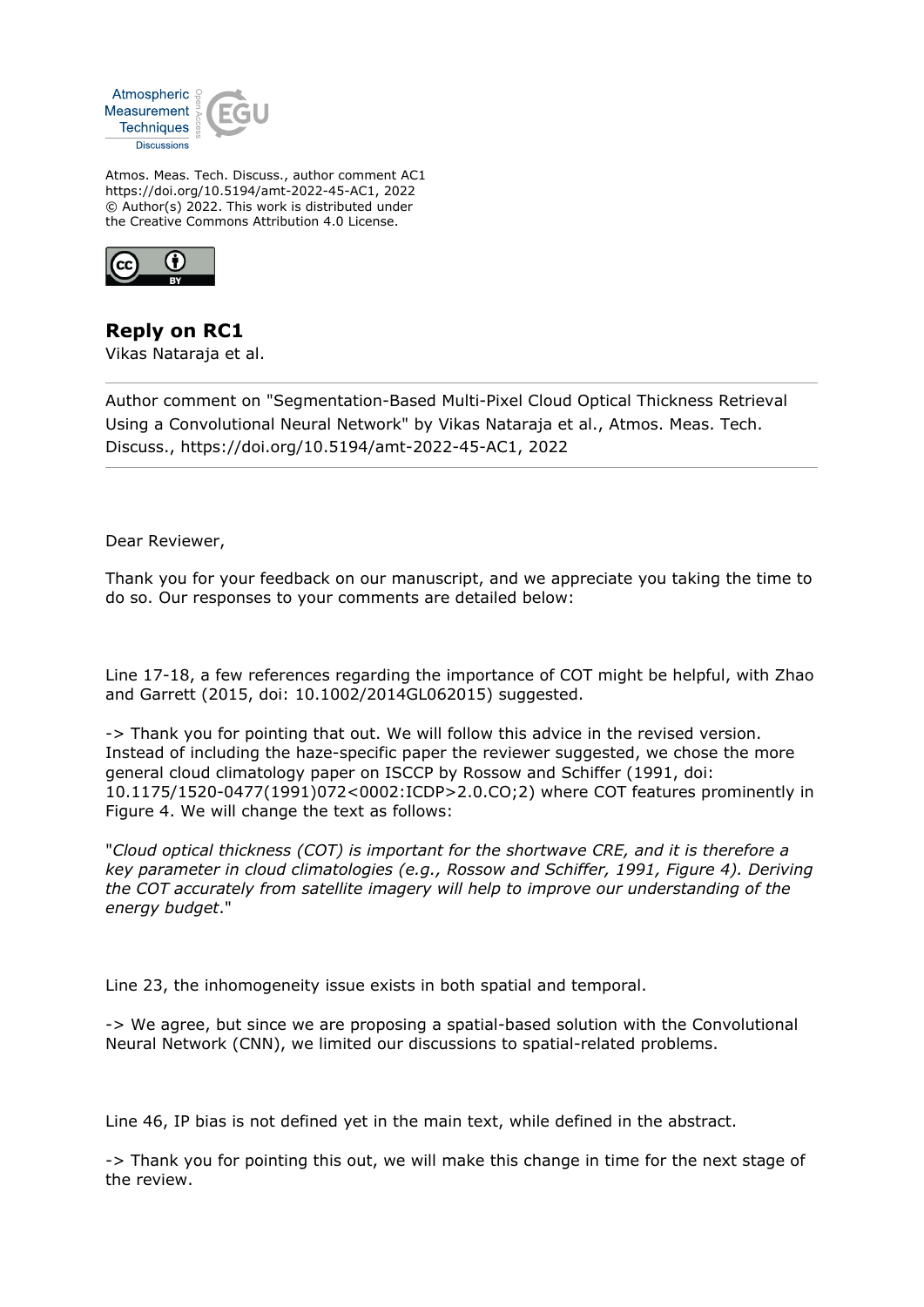Line 51-53, I appreciate the information here. However, I wonder if the satellite spatial resolution is high enough to make us ensure that the optimum occurs at a scale of about 1 km.

> This is a good point. However, the optimum was determined with synthetic data (Figure 13 in Davis et al., 1997,

https://doi.org/10.1175/1520-0469(1997)054<0241:TLSBIS>2.0.CO;2, cited in the paper). In this case, artificial clouds representing stratocumulus were generated with a fractal cloud algorithm and fed into 3D RT calculations to generate synthetic radiance data. From these, COT was derived, and the optimum resolution of an imager was determined. These (and related) findings ended up guiding the choice of the spatial resolution of EOS imagers (at least they were one factor).

Line 63, "distinguished"

-> We will address this typo in time for the next stage of the review.

Figure 2, It seems to me that the difference (IPA COT) has a very good linear relationship with true COT, making me think that the IPA COT could be highly improved by simply corrected with this linear relationship. If this is true, why do not we use this simple method?

-> This is a very valid and appropriate observation. In fact, the IPA dependence of (retrieved-true) COT on the COT is even more linear than for the CNN retrieval. We will add this observation to the revised text. It is indeed possible to parameterize this effect as a 3D correction, and this has been done in the past. We described these approaches in Section 1.2. See for example Equations (2), (3), (4), and the related literature citations. Iwabuchi and Hayasaka (2002) introduced a more complex statistical parameterization. The problem is that the parameters in all of these are fixed, and derived for very specific cloud fields in a multivariate fitting manner. What we do instead is use the spatial context to drive the 3D correction in a flexible and generalizable manner. To be more specific, for the simplest parameterization (fitting a linear regression line to the IPA results from Figure 2), the problem is that the slope varies from scene to scene. You can see this in Figure 8, where the slope of the IPA retrieval is plotted as a function of cloud fraction and other scene parameters. In other words, a single slope parameter does not allow the correction of IPA retrievals. The CNN technique can be regarded as a more complex form of "fitting", where a parameterized correction of 3D effects in COT retrievals is done, in part, as a function of the structure of the cloud field. Still, we appreciate this comment as it made us think about the distinction between simple linear parametrizations and more complex CNN approaches. Once we hear back from the complete review committee, we will add a statement to the revised manuscript. Here is a draft of what that might look like:

*"It is worth noting that the IPA in Fig. 2 does appear to have a linear relationship with the (retrieved - true) COT which would imply that it is indeed possible to parameterize this effect as a 3D correction. Furthermore, as we discuss in Sect. 1.2, there have been approaches that have attempted to do so, including Iwabuchi and Hayasaka (2002) who introduced a more complex statistical parameterization. However, the underlying problem with such a method is that the parameters are fixed, and derived for very specific cloud fields using multivariate fitting. By contrast, with our proposed CNN (and future iterations of it), the intention is to utilize the existing spatial context in cloud imagery to learn the*